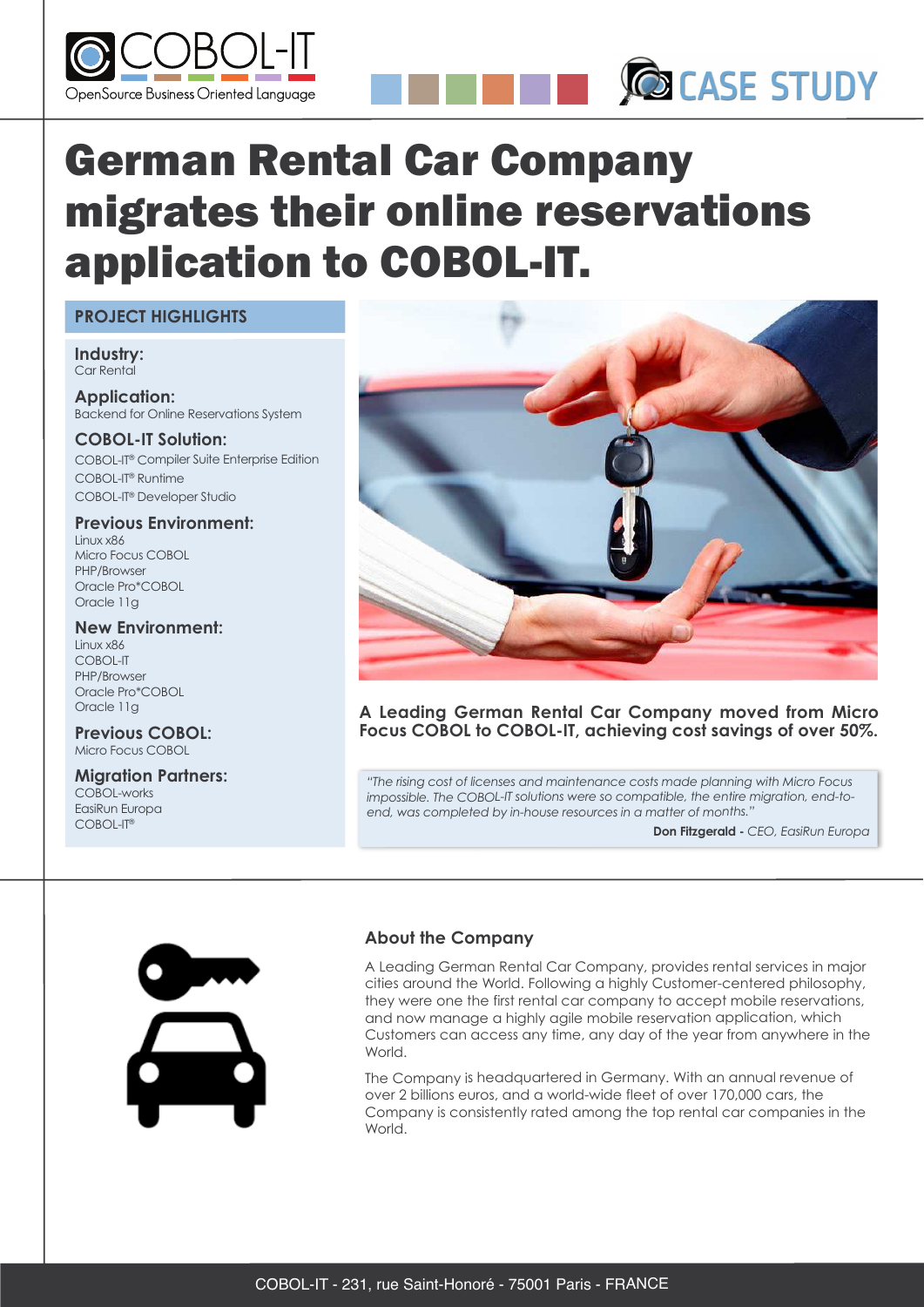

#### **About the Software Application**

The Software Application is run centrally in Germany as a backend for a browser-based front-end written in PHP.

**DICASE STUDY** 

Originally developed on an IBM Mainframe, the Software Application was migrated to Open Systems 15 years ago with Micro Focus COBOL. The data was migrated to an Informix database. In 2007, there was a further data conversion from Informix to Oracle.

The front end was subsequently migrated to a browser-based system written in PHP.

Supporting a mobile reservation system requires a highly agile development team. After the migration was completed, and fully tested, the software architecture made it possible to swap the Micro Focus COBOL compiler with the COBOL-IT compiler in just a matter of hours, with no impact on operations, and no impact on users accessing the system.

The COBOL application undergoes regular maintenance, and functional updates, as required by the highly competitive car rental industry.

Maintenance and new development are managed by a team of developers using the COBOL-IT Developer Studio, and COBOL-IT Compiler Suite.

The Software Application migrated consists of 2800 COBOL programs and 500 copybooks. The Software Application uses Pro\*COBOL to interact with an Oracle 11g database. There are also several hundred sequential files required for purposes of handling the user interface, and for other temporary storage.

#### **The Decision to use COBOL-IT**

The rising cost of licenses and maintenance costs made planning with Micro Focus impossible. Technologies are evolving rapidly, and maintaining a competitive edge in a World market requires having access to the best technologies. In the end, Micro Focus' requirement that updates to databases, or operating environments required new licenses, with increasing new-license costs made it impossible to calculate long-term costs, and plan accordingly.

After concluding that it was necessary to seek an alternative to Micro Focus, the Company outlined their requirements which included fully compatible COBOL compiler, certified for use with Oracle Pro\*COBOL, allowing the Company to preserve the entire source code, functionality, performance, and support from the Oracle partner. The Company sought to reduce their costs and to avoid new license costs associated with upgrading other elements in their Enterprise Solution Stack.

It was also a requirement that in-house staff be able to perform the migration. Following introductory training by COBOL-works, in-house resources managed the entire migration.

No other options were evaluated.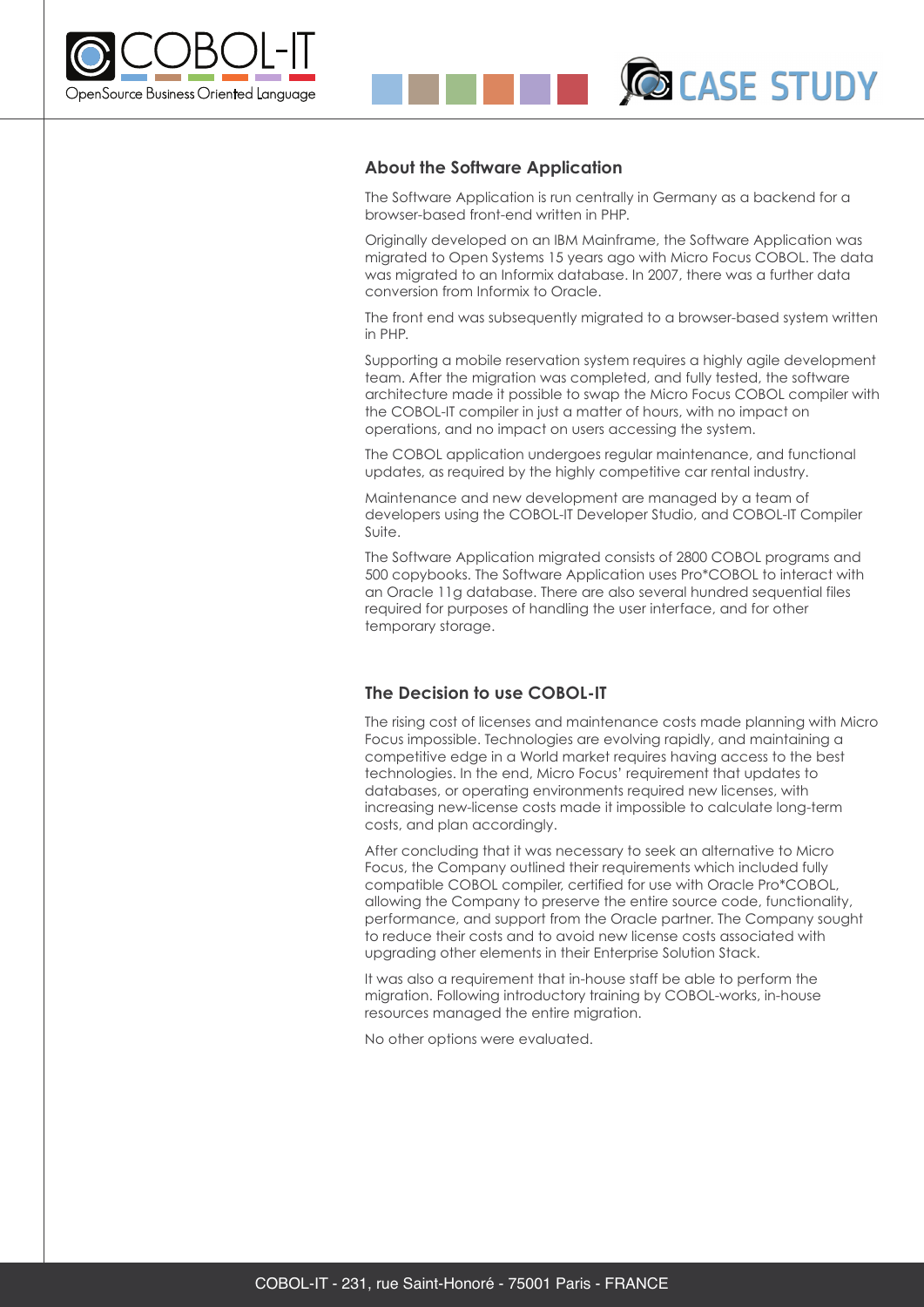



There were no changes in hardware, or data. There were minimal dependencies on non-standard COBOL behaviors, since the COBOL programs were pre-compiled with the Pro\*COBOL Oracle Pre-Compiler.

The Company only had to focus on the transition from Micro Focus to COBOL-IT COBOL compilers, and on the interoperability of the COBOL-IT object code with "C" and PHP.

Scripts, which required modifications for Compiler and Runtime options, were discussed in the early meetings, and tested in early training sessions. Interoperability issues also were discussed in the early meetings, and tested in early training sessions as part of pre-sales support.

The Company's highly agile development team managed the project completely internally, after initial pre-sale support: clarification of application, performance requirements, compiler, runtime options and source code modifications.

When their migration was complete, they were able to swap the COBOL objects for the Micro Focus objects in a matter of hours, with no impact on operations, and no impact on users accessing the system.

*"Applications that are running Micro Focus with Oracle Pro\*COBOL can be moved to COBOL-IT with very low costs and risks. The Company will achieve their long-term cost-savings goals, and also have a foundation for agile IT and digital business enablement."*

**Stephane Croce***, CEO of COBOL-IT*

**DICASE STUDY** 

#### **Challenge/Solution/Customer Benefit matrix**

| Challenge                               | Solution                                                             | <b>Customer Benefits</b>                                                                                                     |
|-----------------------------------------|----------------------------------------------------------------------|------------------------------------------------------------------------------------------------------------------------------|
| High costs                              | Avoid new license costs with<br>COBOL-IT.                            | In rapidly evolving web-based<br>operating environments, fixed-<br>costs are critical.                                       |
| <b>Compatible with Oracle Solutions</b> | COBOL-IT is certified with Oracle<br>Pro*COBOL and Oracle Databases. | Customer can preserve entire<br>solution stack. Change to COBOL-<br>IT is completely invisible to the<br>customer.support.   |
| 100% preservation of<br>functionality   | Highly compatible COBOL-IT<br>Compiler Suite                         | Minimal efforts in transitioning<br>test scripts. Seamless transition for<br>Customer.                                       |
| Perform migration in-house              | Pre-sales support, evaluating<br>challenges, and training.           | Potential risks identified early in<br>project- and then transferred to in-<br>house resources, reducing costs<br>and risks. |